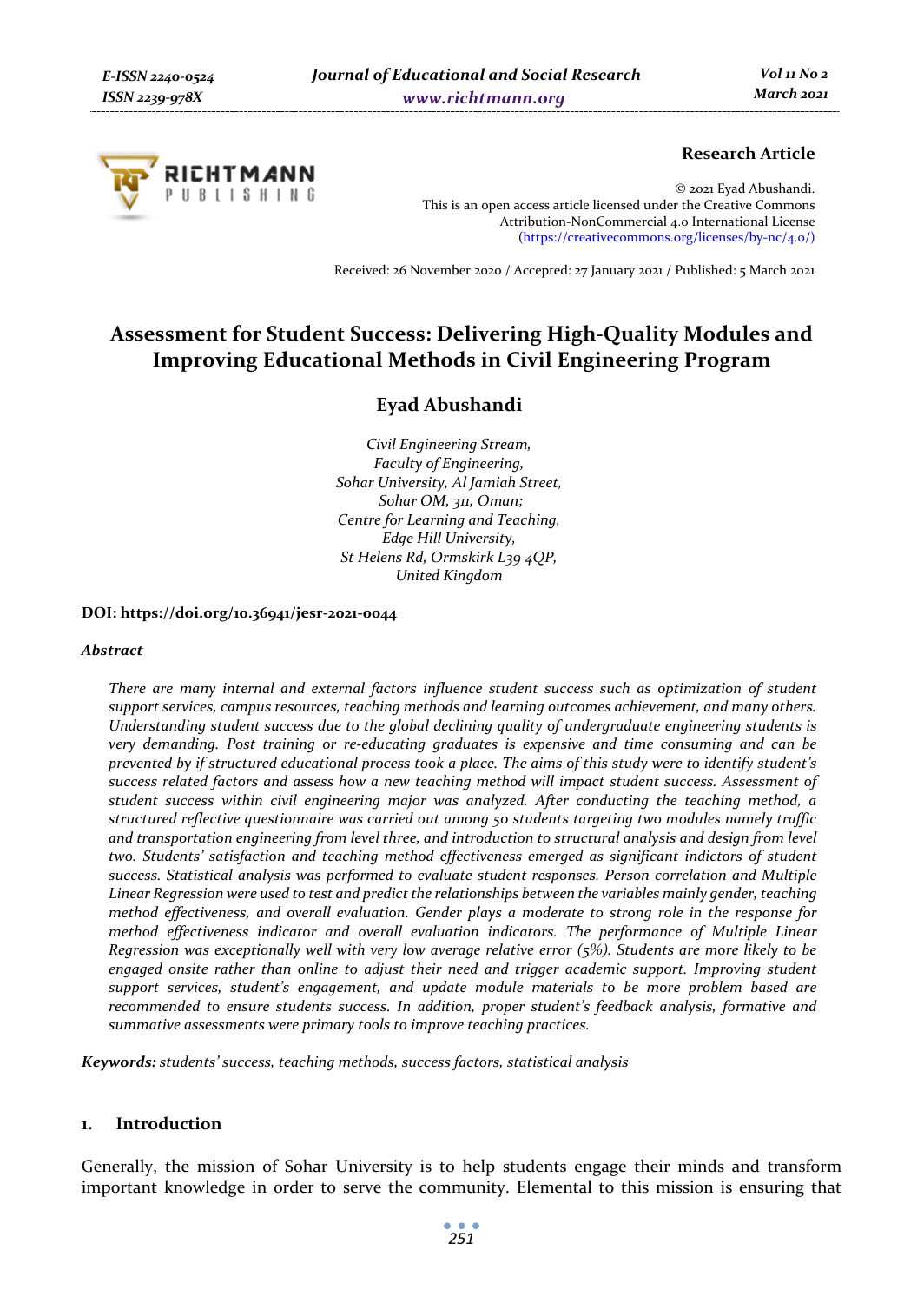| E-ISSN 2240-0524 | Journal of Educational and Social Research | Vol 11 No 2 |
|------------------|--------------------------------------------|-------------|
| ISSN 2239-978X   | www.richtmann.org                          | March 2021  |

teachers understand instructional planning of student success. (Ewell and Wellman, 2007) defined student success as "*getting students into and through college to a degree or certificate*". In other words, students achieved the desired learning outcomes are under a success criterion. While student success must be sensitive to economic condition and workforce development needs (Kuh *et al.*, 2007), many educational institutes consider student success is part of one or more from the following criteria:

- 1. High retention and graduation rates,
- 2. High student's satisfaction rates,
- 3. Accelerated progression,
- 4. Acquisition of graduate attributes,
- 5. High employability rate,

However, many definitions are focusing on the academic approach only while missing some core elements and phases in the broader environment such as soft skills, diverse needs of growing market, and students-campus integration. Therefore, it's important to create an emerging student success framework to include all related aspects.

At a micro-scale level, many teachers are evaluating the students learning outcomes by giving tests or assignments. Although they are important; these activities might help students to achieve the major attribute of the module such as problem-solving ability, and/or academic skills. Students who pass those tracks might be able or unable to apply the gained knowledge to a real situation occurred during their jobs. The target of understanding the track is to successfully transform students from academic community to society with high ability to solve the challenges of a rapid development environment.

Student success approach has been investigated by many literature including additional aspects and representing new dimensions and indicators. The first effort on student success was published by John McNeely in 1938 when he defined student mortality as the "*failure of students to remain in college until graduation*"(McNeely, 1938). Later the definition has been termed to be much more upon empirical investigation. (York and MacAlister, 2015) defined academic student success as an academic achievement, satisfaction, attainment of learning objectives, acquisition of oriented skills, and post college performance. An intensive analysis on student success by (Kuh et al., 2007) concluded success is a multiple desired outcomes. Other researchers indicated that high grades are not always precise in measurement learning ability (Kuncel and Hezlett, 2007; Denham *et al.*, 2018; Gunawan, 2018; van der Zanden *et al.*, 2018; Lilleholt *et al.*, 2019). High grades, however, might mislead the teachers on student success concept. Later, graduates with high GPAs cannot find a job as they lack the required skills and knowledge. According to (Gewertz, 2011) students enter university with deficiencies in reading, writing, and mathematics will probably not success. High school and foundation program preparation is one important factor in helping student to perform well and to be engaged in the degree. (Berry, 2003) investigated the gap between high school and the college to improve student. She found out that students who have taken sufficient college preparatory coursework in high school can pass easily the related course in the college.

#### **2. Student Success Factors**

Student success is part of a bigger image of success starting from the module which is directly connected to other larger scale such as program, university; and national environments (Figure 1). The requirements of each environment can force the module to change in one direction or another. In fact, there are different key factors influencing students' success, particularly, at Sohar University. I categorized the factors into internal and external based on my personal perception.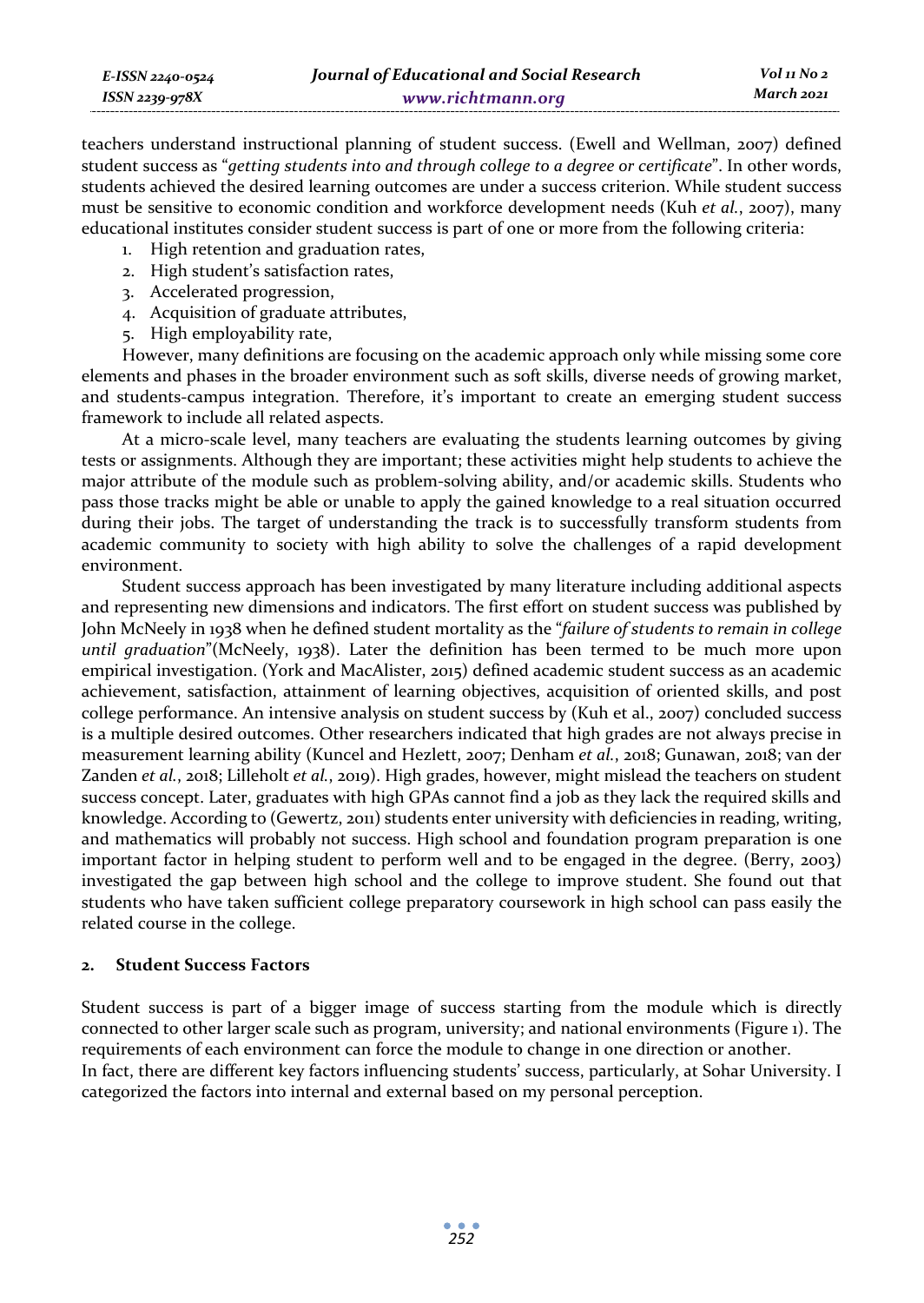

#### **Figure 1:** Success related environments

- *2.1 Internal Factors* 
	- 1) University environment and infrastructure: Sohar University includes modern classrooms, halls, learning resources centre, centre for educational development, libraries, and many other facilities to create all possible environments for student's development and growth. Strange and Banning (2015) framed one conceptual theme related to create campus environments for student success, mentioning that students will attempt to cope any educational environment. If the environment is not compatible with the students, the students may react negatively or fail to develop the desired quality (Strange and Banning, 2015).
	- 2) University regulations and policies: Students success at Sohar University is heavily influenced by the university regulation and codes. Civil engineering stream does not create its own policies but implements university policies. According to (Tinto and Pusser, 2006) policies at all levels (Figure 2) should place a high priority on achieving student success. The policies are usually interconnected and include goals on how students will be better served.



**Figure 2:** Policy and student success (Tinto and Pusser, 2006)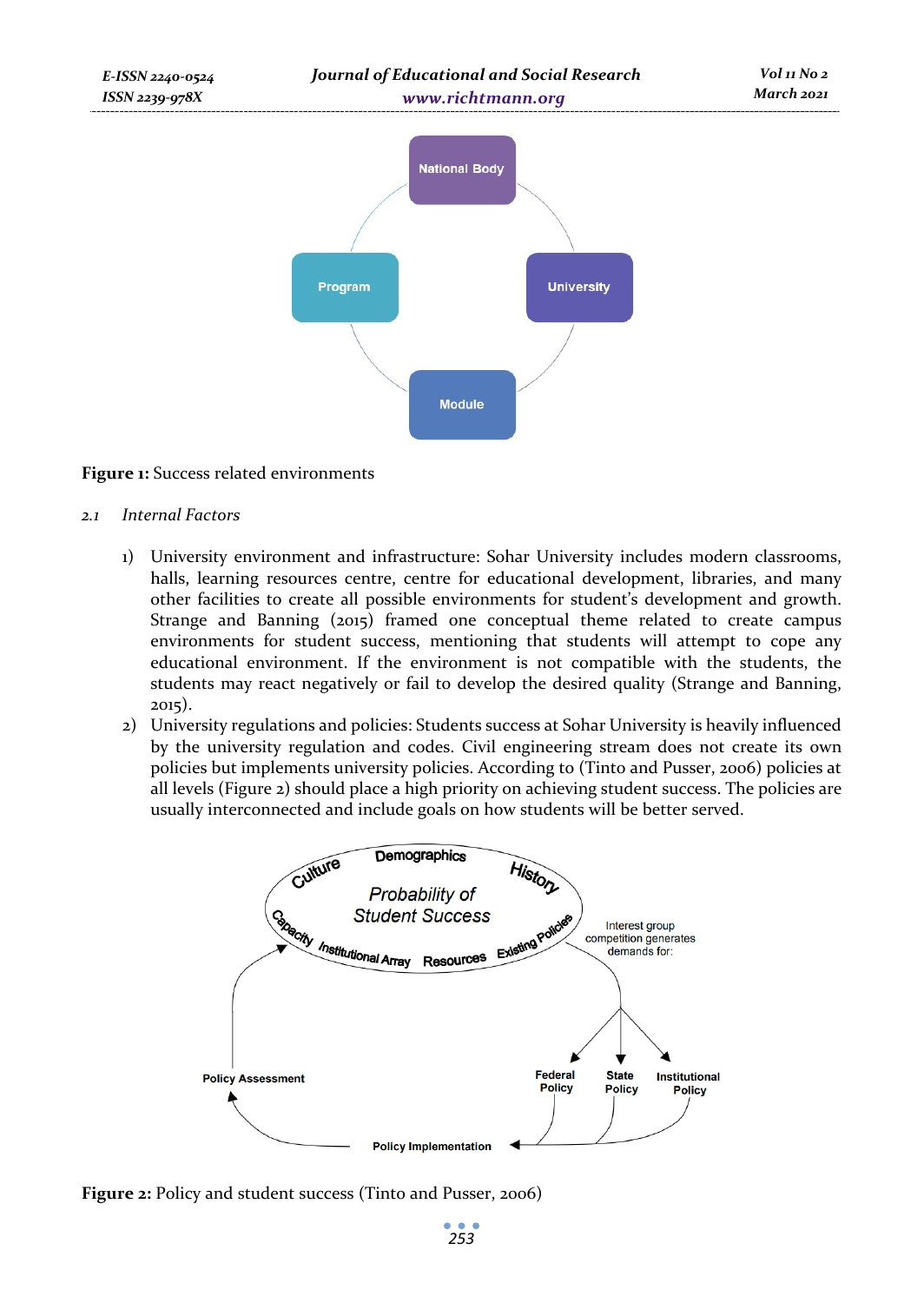- 3) Module Learning Outcomes (CLOs) design and assessment: based on study level each module has a couple of LOs reflecting what the students should master by the end of the module. Usually, practicing different teaching methods is required to achieve the LOs including problem-based learning, cooperative learning, and many others. However, student's feedback of the assessments plays a major rule in defining module strengths, weaknesses, opportunities, and threatens. Consequently, answering the question whether teaching activities for next semester or even next lecture will take the same track or not.
- 4) Management of the module & program quality assurance: it's a requirement to review the taught modules at the end of each semester and update module's profile and portfolio to answer two major questions what went well or what was the problem. In general, the problem can be minor or major based on its impact on student performance and success. The new improvement has to take place for the successive semester. Thus, the practice will be changed to meet the new implementations.
- 5) Qualifications and experience: in addition to the years of experience; teacher study and teaching backgrounds are playing a rule of daily teaching practices and adding a great value to student success.
- 6) Student support services (SSS): this factor covers many areas such as academic advising, admission unit, financial aid, placement and counseling, and delivery of extracurricular activities such as workshops and trainings. In my personnel view, SSS gives me an opportunity to interact with students and access several types of problems they face. In fact, this can impact my teaching behavior. According to (Cummings, 2014) students engaged in Student Support Services desired to be in the program and took personal ownership of their academic success.
- 7) Student Engagement: Student engagement represents the intersection of student behaviors and education provider conditions. according to (Fredericks et al., 2004) there are three types of students engagement:
	- i. behavioral engagement: students' participation in education, including the academic, social and extracurricular activities.
	- ii. emotional engagement: students' reactions in the classroom and in the campus
	- iii. cognitive engagement: students' investment in their learning (motivation and selfregulation).

In addition, (Villiers and Werner, 2018) summarized the factors contributing towards students engagement mainly academic focus, student-staff interaction, social integration, and campus support and infrastructure.

- 8) Student Motivation: Student's motivation has been considered as a significant factor in student success. Recently it has become a major focus of research on academic learning (Anderman and Dawson, 2011). In education, the researchers attempt to explain how students strive for particular goals, how long they strive, and what feelings and emotions characterize them in the process (Glynn *et al.*, 2005). Academically, motivated students achieve the learning outcomes through engagement in behaviour such as self-learning, question asking, advice seeking, and participating in classes, labs, and study groups (Schunk et al., 2008).
- 9) Teaching load and research activities: a heavy teaching load can reduce teaching efficiency and makes research activities much more difficult. In fact, to balance the time between research and teaching a reasonable teaching load and student number in the classroom will impact student success.
- 10) Student nationality and gender: apart from Omani students' majority classrooms there are minority of international students mainly from India, Pakistan, Egypt, and others countries. This reflects the diversities of student's background, English language skills, and performance levels. In some case, I noticed some weaknesses in the prerequisites math and physics courses which force me to give additional example to unify students' levels in a particular subject. Around 80% of engineering students are girls who have different interest than boys which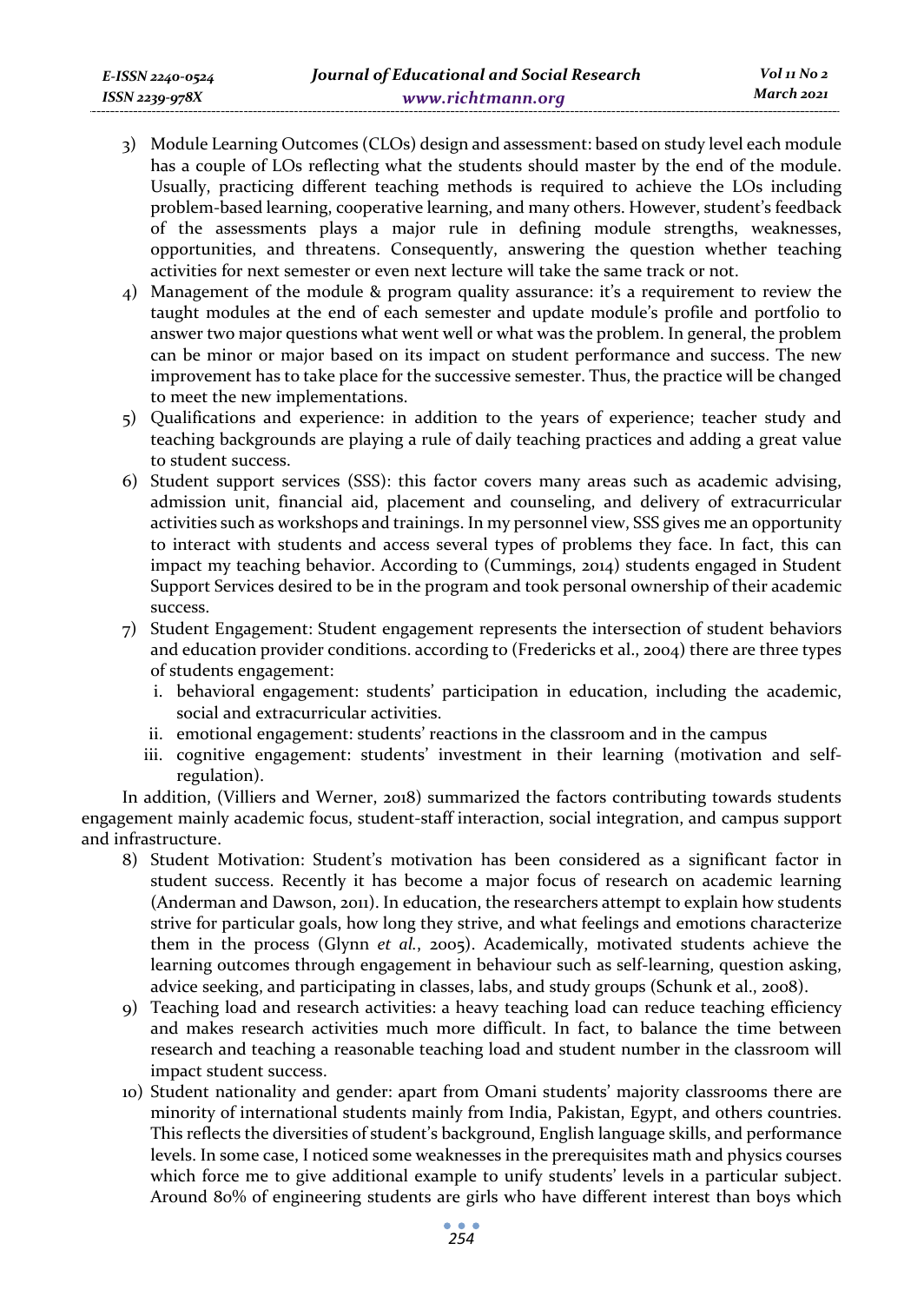add more challenges to balance the lecture. Apart from socioeconomic and demographic factors girls usually are better performing than boys.

- *2.2 External Factors* 
	- 1) Ministry of Higher Education: the ministry regulations and decisions affect the university regulation and policies. Consequently, affect university policies in order to meet such requirements. Entry requirements and the number of students funded by the ministry are changing dramatically from year to another. This will impact the services provided by the university.
	- 2) National Competition: Apart from Sohar University the city has three academic colleges namely:
		- i. College of Applied Sciences Sohar
		- ii. International Maritime College Oman
		- iii. Oman Medical College

This creates a competitive environment for Sohar University to survive and provide better academic quality

3) Relationships with the Community: there are continuous efforts to engage local community and stakeholders in our educational process through open discussions. Their proposals have been taken seriously to improve our practice.

### **3. Project Objective and Scope**

The objectives of this research project are to provide more insight into how student's success is connected to many associated variables and assess how a new teaching method will impact student success. In order to achieve these objectives, the research will explore the attributes of quality teaching practices and find the critical intersections between defined factors to understand student success concept within three major areas:

- 1. The development of students' academic skills,
- 2. The impact of students' assessment and feedback,
- 3. The behavior of students to different teaching methods, materials and assignments.

### **4. Research Questions**

In this project I will try to answer the following questions:

- 1. What is the focus on student success in Oman?
- 2. What are the driving forces for student success?
- 3. What are the principles of designing student success?
- 4. What types of assessments help student success?

## **5. Research Design and Methodology**

A mixed methods sequential approach developed by (Creswell and Creswell, 2014) has been implemented for this study (Figure 3). The reason of using this approach is because it provides a final phase of integration or linking the data from different sources. In addition, decide on the priority or weight given to collected data and at which level the variables are connected. A structured survey was conducted and aimed to collect data on a range of issues related to above mentioned factors where internal and external factor ranked from o to 4. The research survey form included a 50 responses sample from civil engineering full time students from two different modules namely:

- 1. Traffic and Transportation Engineering (CIVE 3410), Level 3
- 2. Introduction to Structural Analysis and Design (CIVE2320), Level 2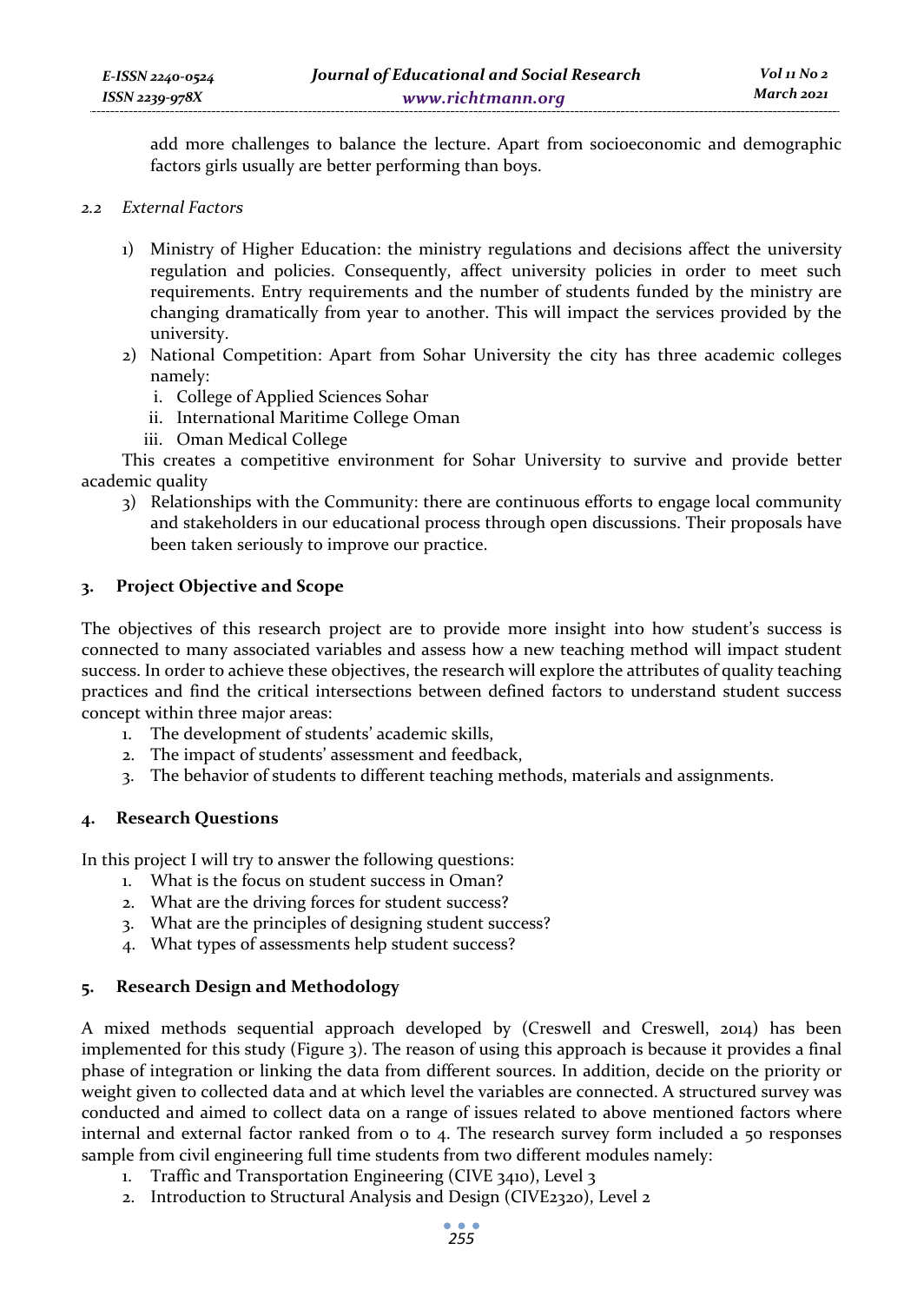Due to current condition of COVID 19 the survey was distributed using Google form. The aim of this survey was to get student feedback on the teaching. Table 1 shows the questions as well as the possible answers.



## **Figure 3:** Research framework

**Table 1:** Survey major questions and possible answers

| Ouestion                                     | Possible answers                                                |
|----------------------------------------------|-----------------------------------------------------------------|
| 1. Gender                                    | o Male                                                          |
|                                              | ⊙ Female                                                        |
| 2. Course Name                               | o Introduction to Structural Analysis and Design (CIVE2320)     |
|                                              | o Traffic and Transportation Engineering (CIVE3410)             |
| 3. How effective was the teaching methods    | 0 Extremely useful                                              |
| within your module?                          | 0 Very useful                                                   |
|                                              | o Moderately satisfied                                          |
|                                              | o Slightly satisfied                                            |
|                                              | o Not at all satisfied                                          |
| 4. Overall, were you satisfied with your     | o Extremely satisfied                                           |
| experience at this module?                   | 0 Very satisfied                                                |
|                                              | o Moderately satisfied                                          |
|                                              | o Slightly satisfied                                            |
|                                              | 0 Not at all satisfied                                          |
| 5. How do you define student success? *      | o Entering college and remain, re-enroll, and continue from one |
|                                              | level to another                                                |
|                                              | o High marks of the course                                      |
|                                              | o Completion of the degree                                      |
|                                              | o Enter gainful career (job) after completing the degree        |
|                                              | o Attending master's degree after completing the current degree |
| 6. What was your favorite experience in this | o Questions may have different solutions                        |
| module?*                                     | o Questions require short answers                               |
|                                              | o Questions may need to read from internet                      |
|                                              | o Questions include local problems in Sohar                     |
| 7. The most effective classes were delivered | ⊙ Online                                                        |
| online or onsite.                            | 0 Onsite                                                        |
|                                              | 0 Both are effective                                            |

\* one or more answers can be selected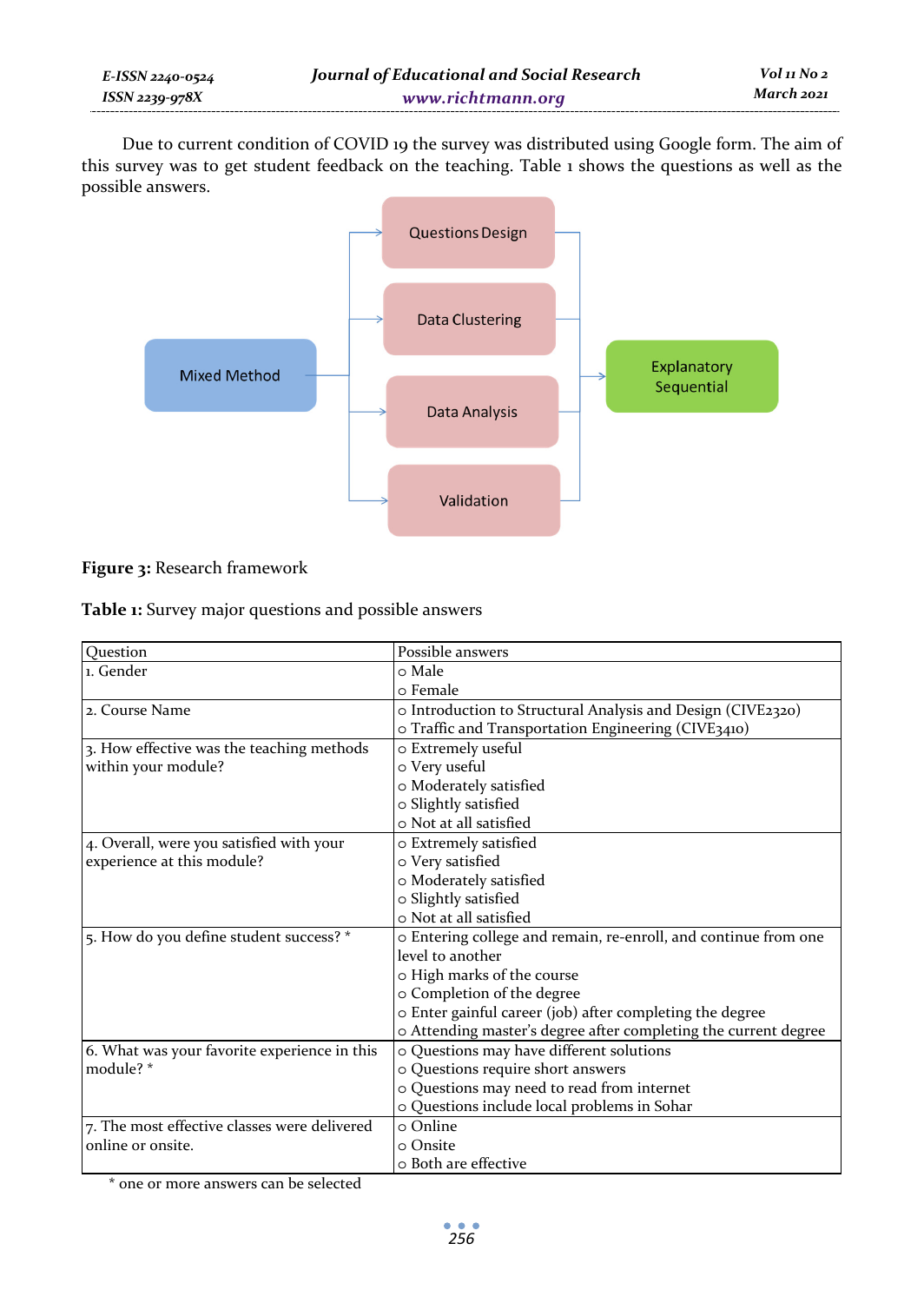#### *5.1 Data Processing*

Data processing basically needs a good processing strategy to ensure higher accuracy. Students' responses were converted into numeric values in order to understand the relationships between the variables and interpret the concepts using Statistical Package for the Social Sciences (SPSS). Students may have one or more answers for some questions; therefore, several digits were used to differentiate between the responses. Further steps were also included such as:

- i. Frequency
- ii. Pearson correlation
- iii. and Linear Regression (MLR).

Linearity was measured using the Pearson correlation.

$$
\mathbf{r} = \frac{\mathbf{N} \Sigma \mathbf{x} \mathbf{y} - (\Sigma \mathbf{x})(\Sigma \mathbf{y})}{\sqrt{\left[\mathbf{N} \Sigma \mathbf{x}^2 - (\Sigma \mathbf{x})^2\right]}\left[\mathbf{N} \Sigma \mathbf{y}^2 - (\Sigma \mathbf{y})^2\right]}
$$
(1)

Where x is the independent variable (factors),  $y$  is the student response and  $N$  is the number of the records.

### *5.2 Multiple Linear Regression Description*

Multiple Linear Regression (MLR) estimates the relations between two or more variables. Since the factors have a direct effect on student's responses, the variables are hypothesized to be in a cause-andeffect relationship (e.g. gender, students' satisfaction, and teaching method effectiveness). The data for linear regression analysis were collected from the Google form questionnaire. The linear regression model assumes that there is a linear, or "straight line" -but the line is not necessarily horizontalrelationship between the dependent variable and the independent variable. This relationship is described in the following formula:

$$
y_i = b_0 + b_1 x_{i1} + \dots + b_p x_{ip} + e_i
$$
 (2)

Where

 $y_i$ : is the value of the *i*<sup>th</sup> case of the dependent scale variable *p*: is the number of predictors  $b_j$  :is the value of the *j*<sup>th</sup> coefficient, *j*=0,...,*p*  $x_{ij}$ : is the value of the *i*<sup>th</sup> case of the *j*<sup>th</sup> predictor  $e_i$ : is the error in the observed value for the  $i$ <sup>th</sup> case

### *5.3 Task design*

The task of problem-based learning was successfully implemented depending on three major parameters:

- 1. Design: Proper design of the given task is needed to avoid confusion or lack of specification. In advance levels of engineering, the best design for the task is to link the theory in the lecture with real local or national dilemma. For instance, in Traffic and Transportation Engineering module, I introduced signal optimum cycle time design in an intersection close Sohar city suffers an often traffic problem. Commonly, I introduced the tasks in the lecture time to provide a context and point out the activities, strategies to solve the problem, and explain the list of given supplementary documents (excel sheet on traffic flow). However, real problem solving is not applicable for all engineering levels and disciplines such as mathematical foundation in level one.
- 2. Resources: Adequate resources to solve the problem must be available but not all data should be provided in order to encourage students to explore a variety of resources. Nowadays, virtual teaching is demanding in order improve students' abilities. The problem has been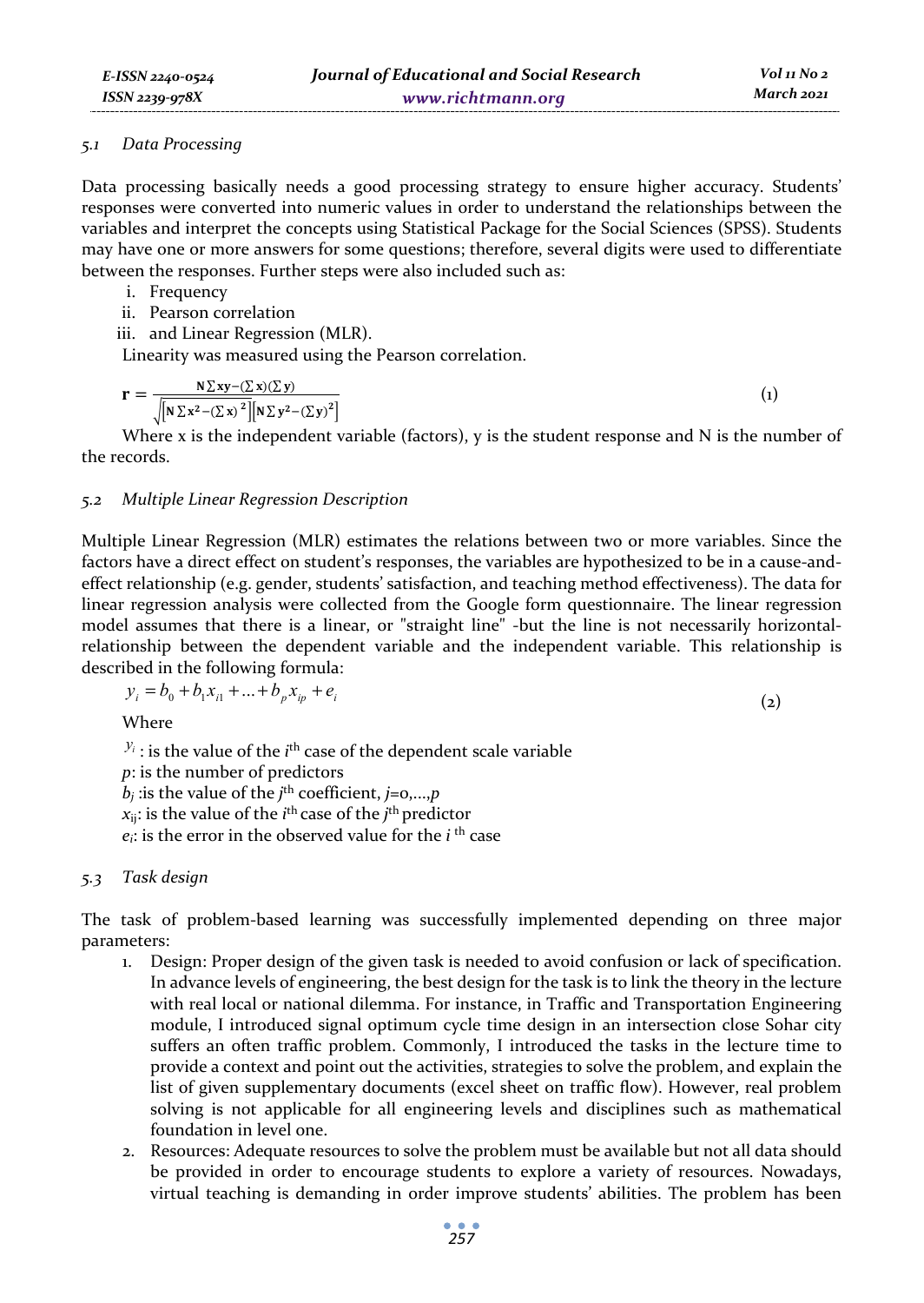solved by requesting to extract required field data from Google earth.

3. Assessment: Assessment is an essential part of education process to examine whether the course learning outcomes are being achieved or not. It's very difficult to assess problemsbased learning without proper evaluation rubrics which must reflect students' differences and ensure the achievement of course learning outcome. Therefore, the possible solution scenarios to solve given problem were prepared. My assessment includes a combination of individual reports, and discussions. It's important to explain the assessment strategy to the students in advance because a full understanding of how they will be assessed is part of their road to success.

### **6. Results and Discussion**

*E-ISSN 2240-0524 ISSN 2239-978X*

Respondents were requested to complete demographic information (e.g. gender) and other features to test whether gender plays a role in their responses or not. The numbers of male and female contributed in this study were roughly equal 54 percent to 46 percent consequently (Figure 4). Similarly, the responses from level two student's module; Introduction to Structural Analysis and Design (CIVE2320); were 46 percent, while from level three student's module Traffic and Transportation Engineering (CIVE3410) were 54 percent (Figure 5). These contributions indicated that students from the two levels were engaged in the survey and took the request seriously.



**Figure 4:** Gender distribution in the survey



**Figure 5:** Modules distribution in the survey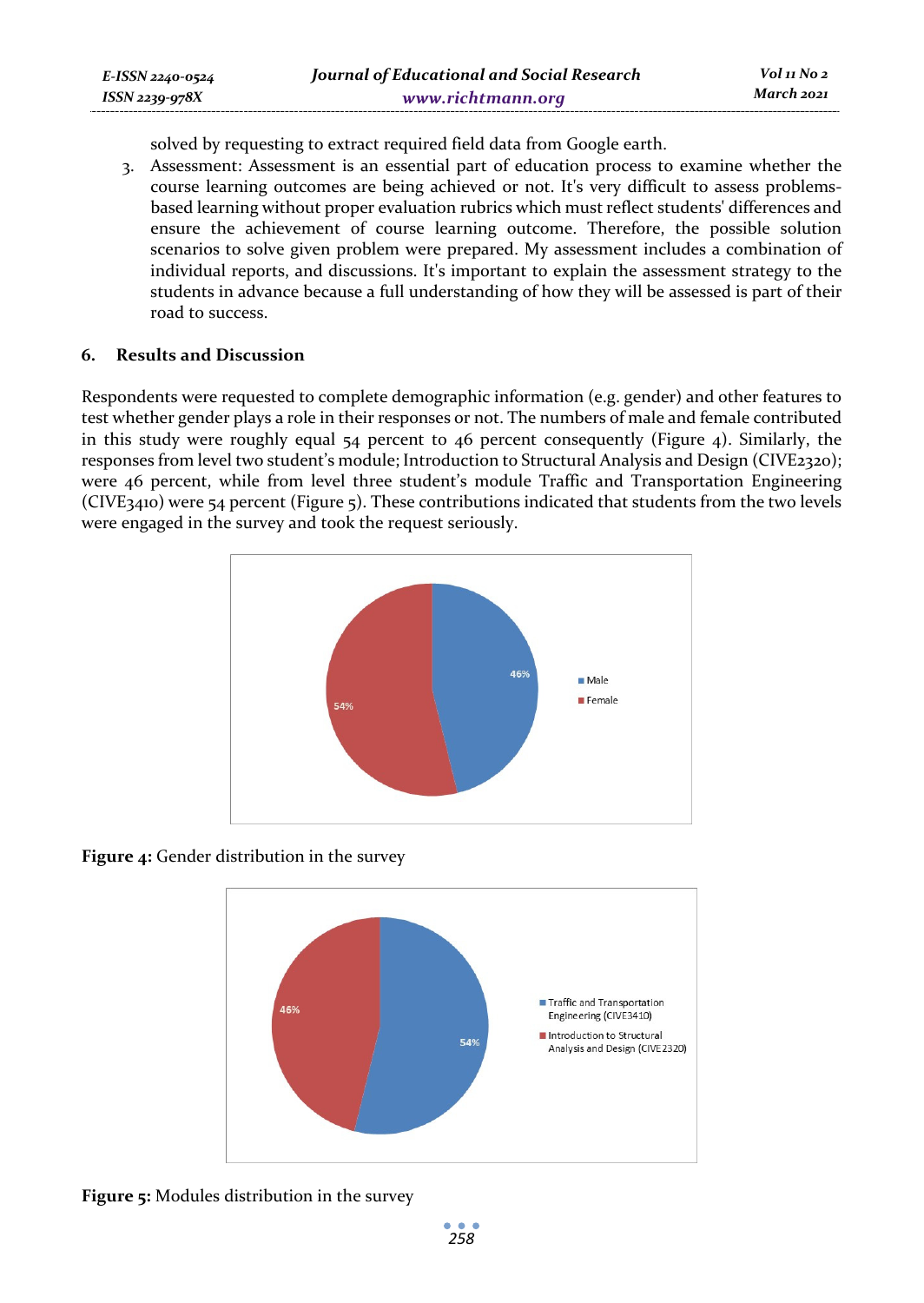Table 2 shows more details on statistical elements such as mean, standard deviation, variance, and std. error of mean.

| Table 2: Descriptive statistics |  |
|---------------------------------|--|
|---------------------------------|--|

|          |                    | Gender   | Modules Name | <b>Teaching Effectiveness</b> | Q2               | <b>Success Definition</b> |
|----------|--------------------|----------|--------------|-------------------------------|------------------|---------------------------|
| N        | Valid              | 50       | 50           | 50                            | 50               | 50                        |
|          | Missing            | $\Omega$ |              |                               | $\Omega$         |                           |
| Mean     |                    | .46      | 2.54         | 2.88                          | 2.8 <sub>0</sub> | 3.86                      |
|          | Std. Error of Mean | .071     | .071         | .150                          | .131             | .270                      |
|          | Std. Deviation     | .503     | .503         | 1.062                         | .926             | 1.006                     |
| Variance |                    | .253     | .253         | 1.128                         | .857             | 3.633                     |

Effective teaching method requires an implementation of creative strategy in order to meet the individual needs. Unfortunately, due to the current situation of COVID-19 pandemic, the plan was changed adding one more challenge for not being able to teach onsite. To overcome this situation, digital solutions were made to explain and refine the task including:

- i. video records uploaded on YouTube
- ii. power point presentations with audio records uploaded on Sohar University Learning Management Systems (SULMS)

It's worth to mention that the module materials have been totally modified by adding more flowcharts, colors, and pictures. In addition, students were able to contact or share their thought using MS Teams, Zoom, or WhatsApp to ensure that all students receive the same amount of information; announcements and video conferences were regularly made.

Effective teaching method requires an implementation of creative strategy in order to meet the individual needs. Generally, students showed an agreement on the method of teaching used during this semester was effective in a range between very useful to extremely useful with percentages of 48% and 27% respectively (Figure 6). In terms of gender, females seemed to be much more comfortable on the method of teaching than males where Pearson correlation was 0.643. More details on Pearson correlation values are provided in the appendix.



**Figure 6:** Teaching method effectiveness

Moreover, level of student satisfaction is the most difficult and demanding parameter to measure. Generally, students reflected a good level of satisfaction with the task given during this semester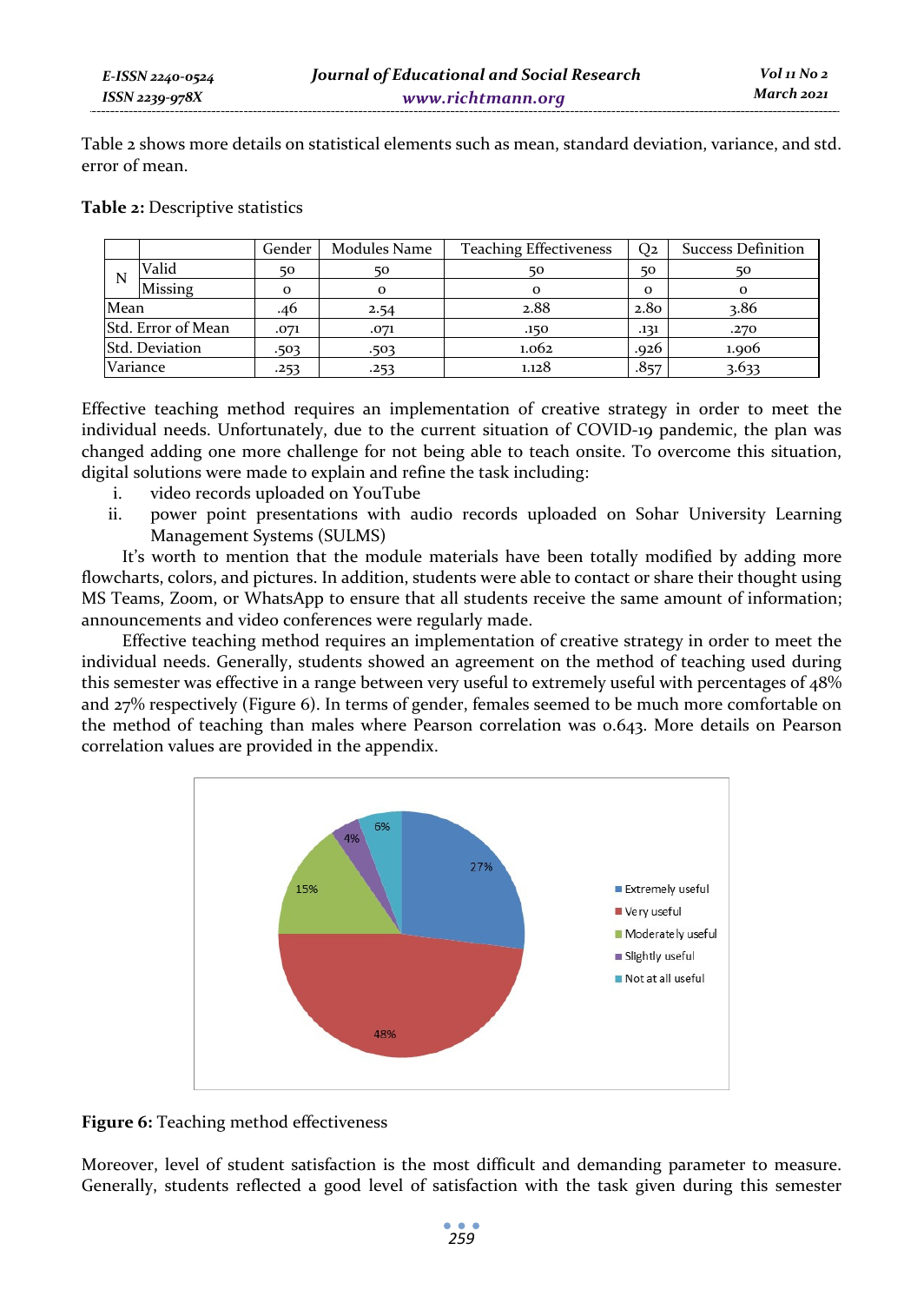(Figure 7). The results showed that around 71% of the sample perceived a range of very to extremely satisfied. Based on some students' online interviews, there is an opportunity to improve satisfaction level by improving student support services, students' engagement, and university facilities particularly online resources.



### **Figure 7:** Overall evaluation

As previously mentioned, research suggested student's engagement, graduation, career attainments may provide a clear picture of students' success. Therefore, one of the survey questions was to know how students think about success. Although students could choose more than one answer, diverse of responses have been received which reflect the reality of not having a clear definition of success (Figure 8). While 14 students selected more than one choice, traditional student understanding of success includes high marks (33%) along with entering college and remain, re-enroll, and continue from one level to another (33%). Unfortunately, the lowest responses were for entering gainful career (job) after completing the degree with rate of 19%. According to Pearson correlation values, there is a significant correlation between responses of teaching method effectiveness and success definitions with a value of 0.79. In addition, the students showed a consistency of the level of satisfaction and students success definition, while gender or study level didn't influence those factors.



**Figure 8:** Student success definitions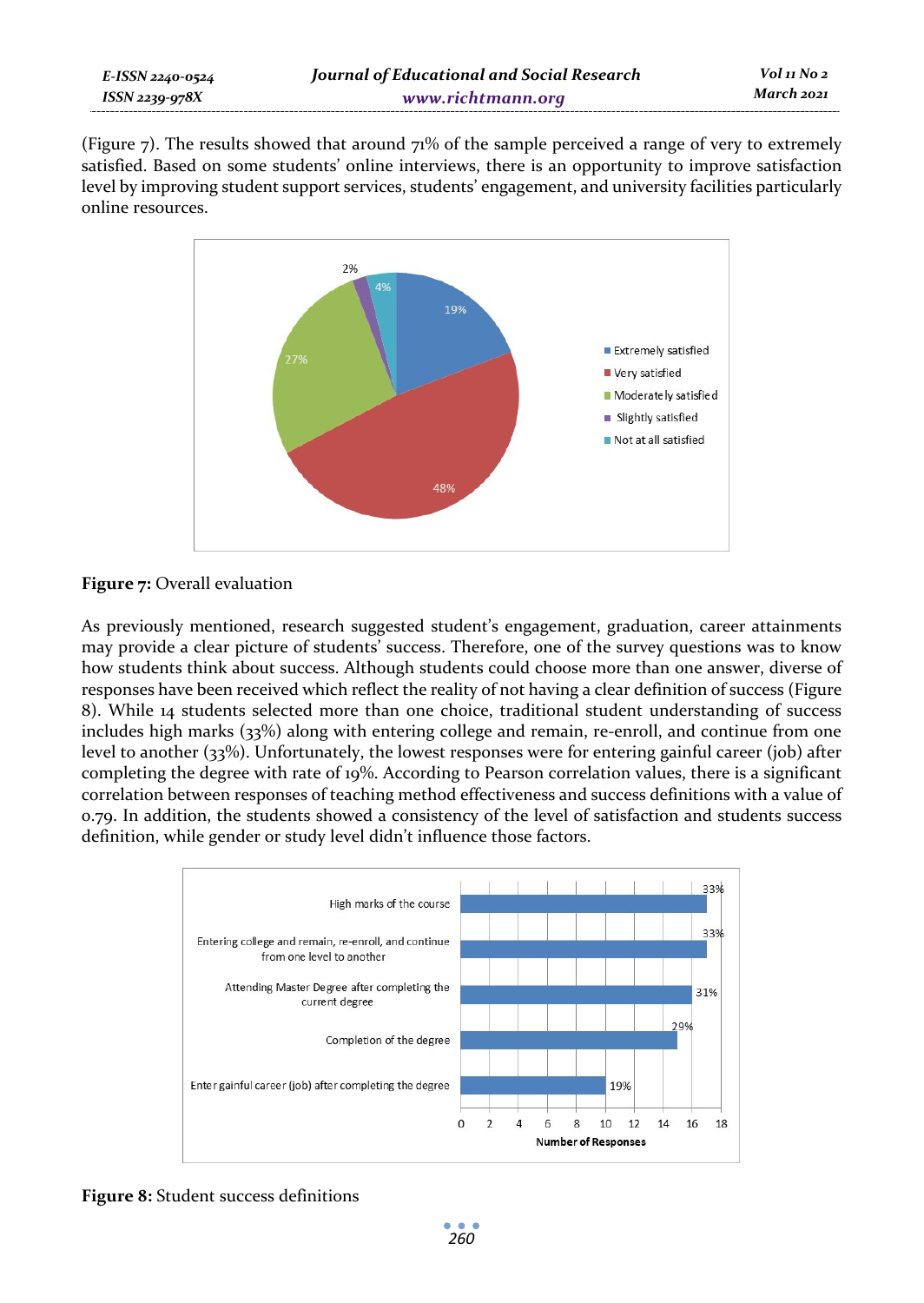| E-ISSN 2240-0524 | Journal of Educational and Social Research | $Vol_1N_2$ |
|------------------|--------------------------------------------|------------|
| ISSN 2239-978X   | www.richtmann.org                          | March 2021 |

The task in this study was based on Problem Based Learning giving students the responsibility for their own learning activities. Regardless the module topics, Problem Based Learning method has been widely implemented in many education disciplines such as medicine (Martínez-Jarreta *et al.*, 2009; Rovers *et al.*, 2018; Wang *et al.*, 2018; Zhao and Cong, 2019) engineering (Vega and Navarrete, 2019; Joshi *et al.*, 2020) and information technology (Ismail et al., 2018) to improve critical thinking skills and selflearning responsibility. The questionnaire included a question on teaching method types (Figure 9). In comparison with other activities given to the students, problem-based learning task has taken the highest rank of student's favorite experience. In this manner, there are four components may have led the students to response in such way namely:

- i. the task has a clear objective,
- ii. the task starts with real problem to enhance critical thinking,
- iii. the task encourages students self-learning,
- iv. the task is an outcome based.

In addition, there was an ongoing formative feedback which helped both students and me to recognize where the student's strengths and weaknesses are. Brain storming questions, hints, and discussions are examples to overcome some issue in the task. In terms of summative assessment, the questions include real data and open-ended answers which means students will have different solutions based on their understanding. Most importantly the assessment period should be suitable to solve the given questions. It has been considered that students' requirements are different at each level of study, even at the same level for a different year. Therefore, it's important for me to properly change the structure to improve students understanding and create a desirable learning environment.



### **Figure 9:** Favorite experience in this module

The most effective classes were delivered onsite. Most students were highly motivated to attend onsite classes rather than online. Even students were engaged in regular discussions, online class has taken a lower responses rate (Figure 10). Perhaps they missed the social and emotional supports and greater engagement in learning activities.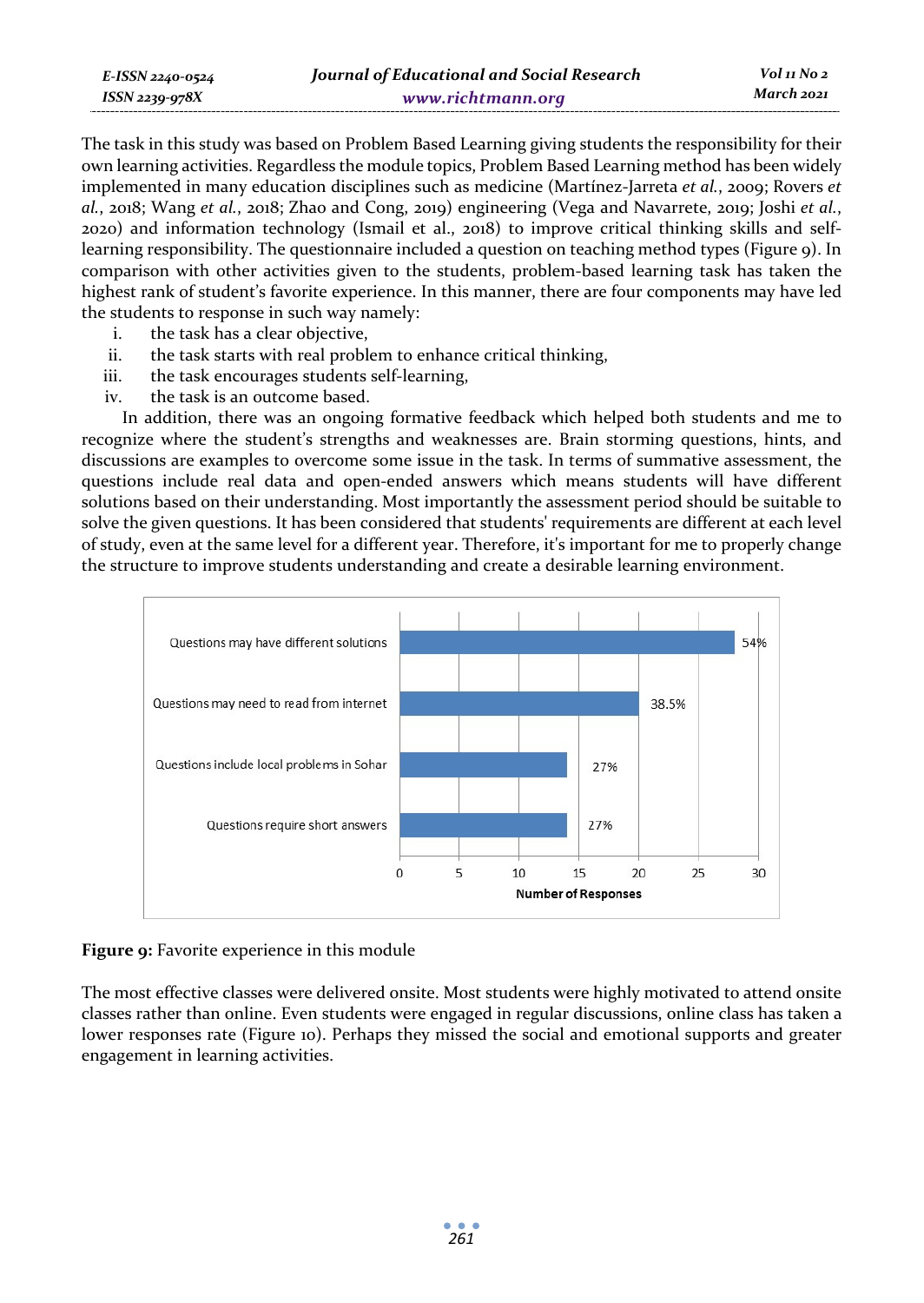



As per the results, the functional relationship was found to be significant between the gender, teaching method and overall evaluation. The linearity of student's responses was observed by many researchers e.g. (Porter *et al.*, 2004; Modestou and Gagatsis, 2007; Young-Jones *et al.*, 2013). However, researchers attempted to investigate several study programs, boarder cases (e.g. foundation year or last year), and bigger sample of population. For regression analysis the input data were two variables (gender and teaching effectiveness), while the dependent variable was student overall evaluation. The resulting linear equation to estimate shoreline volume losses as following:

Overall evaluation =  $0.828 - (Gender \times 0.132) + (Teaching efficiency \times 0.706)$ The coefficients of regression variables entered to the SPSS are shown in Table 3.

| Model                         |        | Unstandardized Coefficients | <b>Standardized Coefficients</b> |             |      |
|-------------------------------|--------|-----------------------------|----------------------------------|-------------|------|
|                               |        | Std. Error                  | Beta                             |             | Sig. |
| (Constant)                    | .827   | .237                        |                                  | 3.495       | .001 |
| Gender                        | $-132$ | .158                        | $-0.072$                         | $-836$ .407 |      |
| <b>Teaching Effectiveness</b> | .706   | .075                        | .810                             | 9.414       | .000 |

**Table 3:** MLR model Coefficients

a. Dependent Variable: Overall Evaluation

Multiple linear regression (MLR) models showed relative errors less than 5%. Most of the modelled values were underestimated (33 records) but very close to observed records. In addition, the average of modelled records was 2.78 while observed records average records was 2.80 of overall evaluation which indicate that MLR is performing exceptionally well (Figure 11).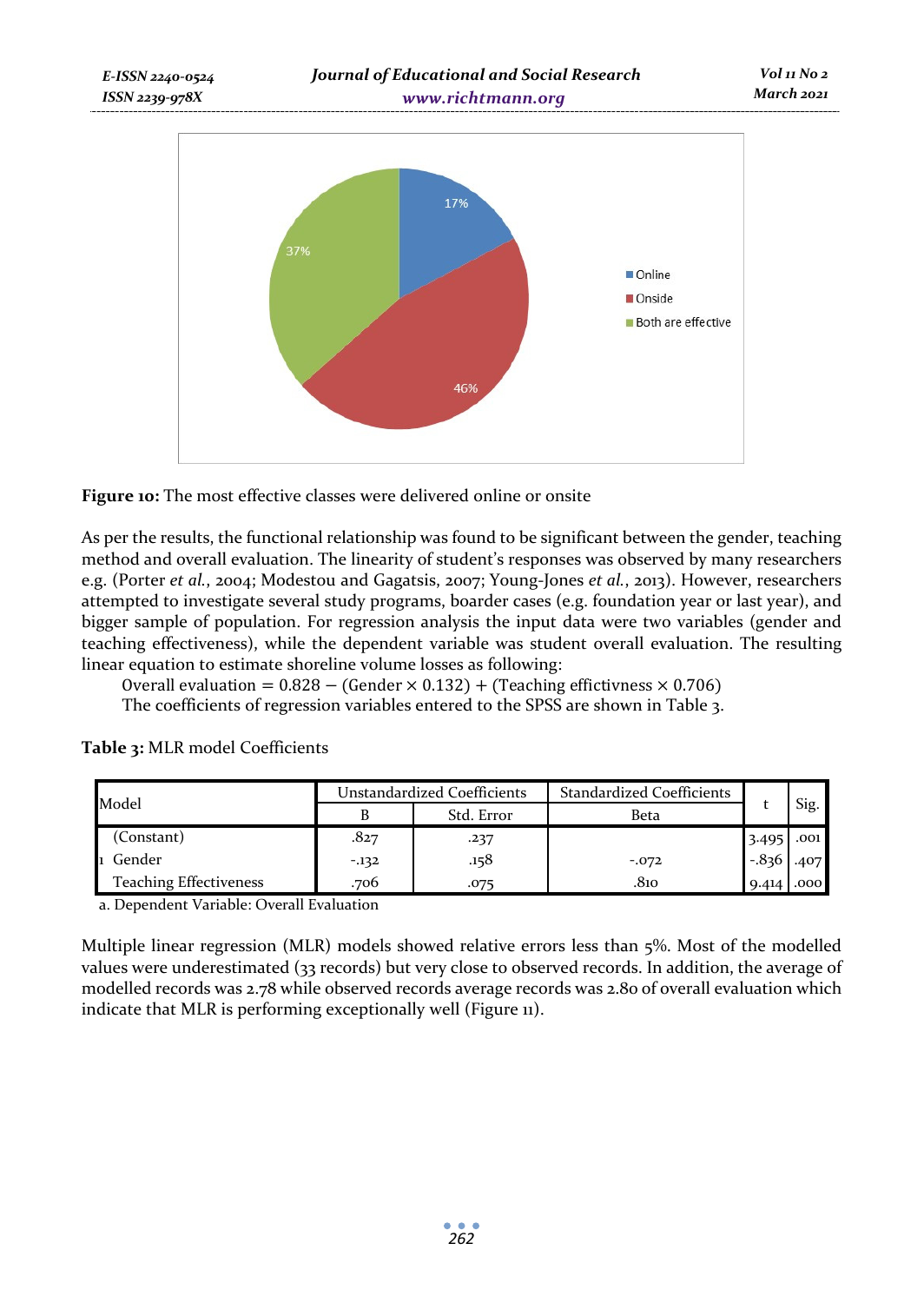

**Figure 11:** Observed and modelled responses of 50 students sample based on the linear regression model ranges from not useful to extremely useful.

Indeed, acquisition of data from different study level, module topic, or specialty may give different responses; thus, have slightly different levels of accuracy. Therefore, it is important to consider them, in addition to gender and teaching effectiveness responses.

#### **7. Conclusions**

In conclusion, there is a confusion of student success definition not only among students but also senior researchers. Students often look for new teaching methods and suitable environment to acquire knowledge and achieve their concept of success. Therefore, a proper design should be made to meet students learning needs. There are many interconnected factors can push student's success to risk. Although students' sample may appear to be diverse in terms of study levels and gender; the survey responses were fairly homogenous. There is a statistically significant correlation between gender, the acceptance of new teaching method, and overall evaluation. Limitation of the present project include is using online instead of onsite due to the global pandemic crises. The plan was to conduct the teaching method onsite, however, modifications have been made to meet current situation. Students' satisfaction and engagement can be better in case of onsite learning. In addition, it was not possible to investigate a single site impact on student success as we are not allowed to visit the library or other facilities. Future efforts should try to minimize those limitations, studying more indicators such as financial conditions, impact of campus facilities and centers, under preparation for college-level learning, and family condition, and working students. In addition, it's recommended to conduct the study on a bigger population sample.

### **References**

- Anderman, E., Dawson, H., 2011. Learning with motivation. In: P., A., R., M. (Eds.), Handbook of Research on Learning and Instruction. Taylor & Francis
- Berry, L., 2003. Bridging the gap: a community college and area high schools collaborate to improve student success in college. Community College Journal of Research and Practice 27, 393-407.
- Creswell, J.W., Creswell, D., 2014. Research design: Qualitative, Quantitative, and Mixed Methods Approaches. SAGE 276.

Cummings, A., 2014. The Impact of Student Support Services on Academic Success at a Select Historically Black College and University. UNF. UNF, Florida, United State p. 196.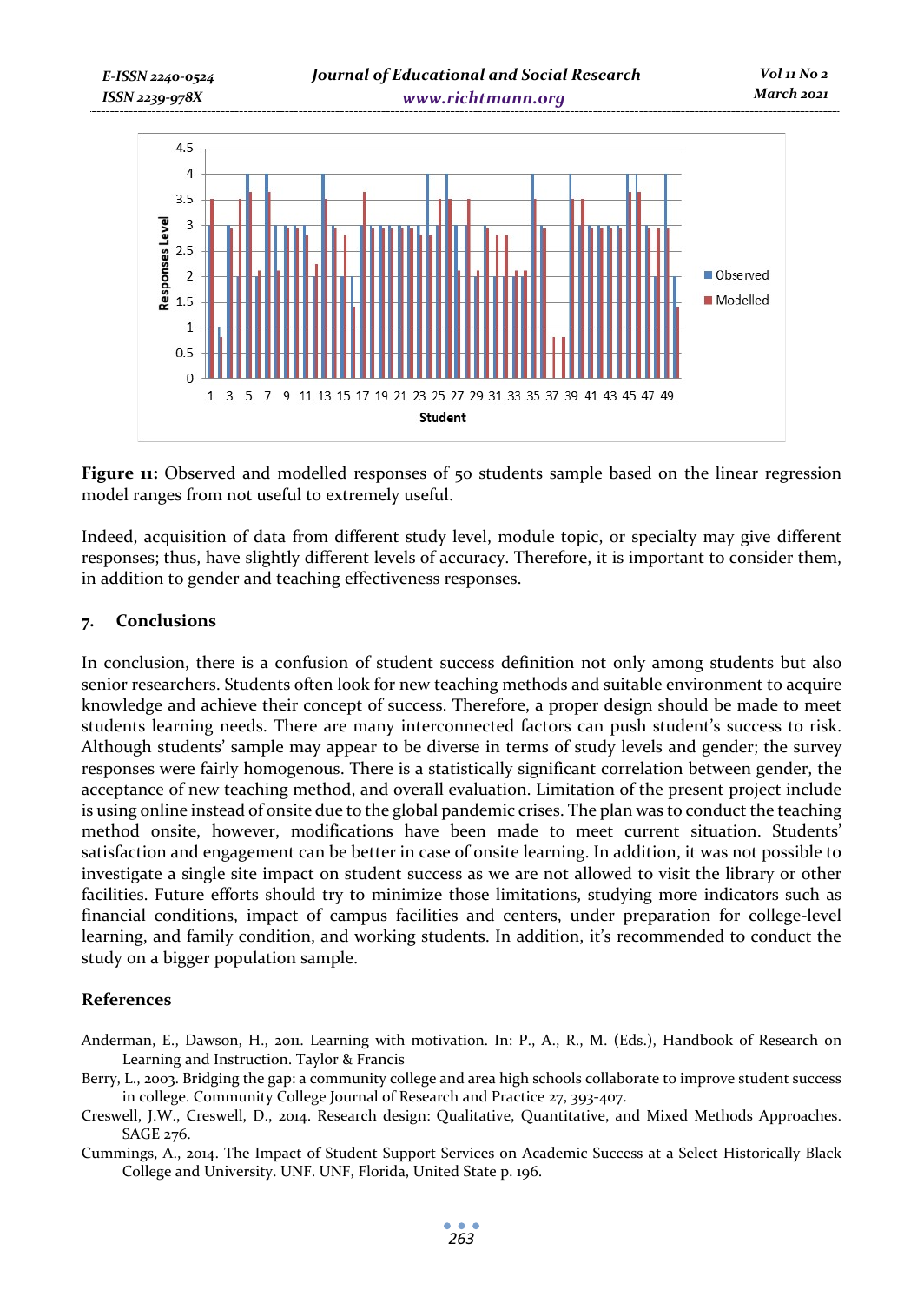- Denham, S.A., Tietze, M., Allam, Z., Talleff, J., Schrum, N., Wang, T., 2018. Academic success of undergraduate nursing students. Nurse Education in Practice 33, 172-177.
- Ewell, P., Wellman, J., 2007. Enhancing Student Success in Education. . Summary Report of the NPEC Initiative and National Symposium on Postsecondary Student Success. , U.S. Department of Education.

Fredericks, J.A., Blumenfeld, P.C., Paris, A.H., 2004. School engagement: potential of the concept, state of the evidence. . Review of Educational Research, 74, 59-109.

Gewertz, C., 2011. Higher ed.: Common core college-ready. . Education Week, , pp. 1–12.

- Glynn, S., Aultman, L., Owens, M., 2005. Motivation to learn in general education progrms. The Journal of General Education 54, 150-170.
- Gunawan, J., 2018. The value of the doctorate dissertation seminar to personal development. Nurse Education in Practice 33, A1-A2.
- Ismail, N.S., Harun, J., Zakaria, M.A.Z.M., Salleh, S.M., 2018. The effect of Mobile problem-based learning application DicScience PBL on students' critical thinking. Thinking Skills and Creativity 28, 177-195.
- Joshi, A., Desai, P., Tewari, P., 2020. Learning Analytics framework for measuring students' performance and teachers' involvement through problem based learning in engineering education. Procedia Computer Science 172, 954-959.
- Kuh, G.D., Kinzie, J., Buckley, J., Bridges, B., Hayek, J.C., 2007. Piecing together the student success puzzle: Research, propositions, and recommendations. . In: Jossey-Bass (Ed.). ASHE Higher Education, San Francisco.
- Kuncel, N.R., Hezlett, S.A., 2007. Standardized tests predict graduate students' success. Science 315, 1080-1081.
- Lilleholt, L., Aaby, A., Makransky, G., 2019. Students admitted to university based on a cognitive test and MMI are less stressed than students admitted based on GPA. Studies in Educational Evaluation 61, 170-175.
- Martínez-Jarreta, B., Monsó, E., Gascón, S., Casalod, Y., Abecia, E., Kolb, S., Reichert, J., Radon, K., 2009. e-Learning strategies in occupational legal medicine based on problems solving through "CASUS" system. Legal Medicine 11, S313-S314.
- McNeely, J., 1938. College Student Mortality. U.S. Government Printing Office, University of Illinois at Urbana-Champaign.
- Modestou, M., Gagatsis, A.J.E.P., 2007. Students' improper proportional reasoning: A result of the epistemological obstacle of "linearity". 27, 75-92.
- Porter, S.R., Whitcomb, M.E., Weitzer, W.H.J.N.d.f.i.r., 2004. Multiple surveys of students and survey fatigue. 2004, 63-73.
- Rovers, S.F.E., Clarebout, G., Savelberg, H.H.C.M., van Merriënboer, J.J.G., 2018. Improving student expectations of learning in a problem-based environment. Computers in Human Behavior 87, 416-423.
- Schunk, D., Pintrich, P., Meece, J., 2008. Motivation in education: theory, research, and applications (3rd ed.). Pearson/Merrill Prentice Hall.
- Strange, C., Banning, J., 2015. Designing for Learning: Creating Campus Environments for Student Success. John Wiley & Sons.
- Tinto, V., Pusser, B., 2006. Moving From Theory to Action: Building a Model of Institutional Action for Student Success National Symposium on Postsecondary Student Success. National Postsecondary Education Cooperative.
- van der Zanden, P.J.A.C., Denessen, E., Cillessen, A.H.N., Meijer, P.C., 2018. Domains and predictors of first-year student success: A systematic review. Educational Research Review 23, 57-77.
- Vega, F., Navarrete, B., 2019. Professional design of chemical plants based on problem-based learning on a pilot plant. Education for Chemical Engineers 26, 30-34.
- Villiers, B., Werner, A., 2018. The relationship between student engagement and academic success Journal for New Generation Sciences 14, 36-50.
- Wang, M., Yuan, B., Kirschner, P.A., Kushniruk, A.W., Peng, J., 2018. Reflective learning with complex problems in a visualization-based learning environment with expert support. Computers in Human Behavior 87, 406-415.
- York, T.W., MacAlister, D., 2015. Chapter 1 The Healthcare Environment. In: York, T.W., MacAlister, D. (Eds.), Hospital and Healthcare Security (Sixth Edition). Butterworth-Heinemann, Boston, pp. 1-20.
- Young-Jones, A.D., Burt, T.D., Dixon, S., Hawthorne, M.J.J.Q.A.i.E., 2013. Academic advising: Does it really impact student success?
- Zhao, X., Cong, L., 2019. Effect of problem and scripting-based learning combining wearable technology on orthopedic operating room nurses' learning outcomes. Nurse Education Today 73, 13-16.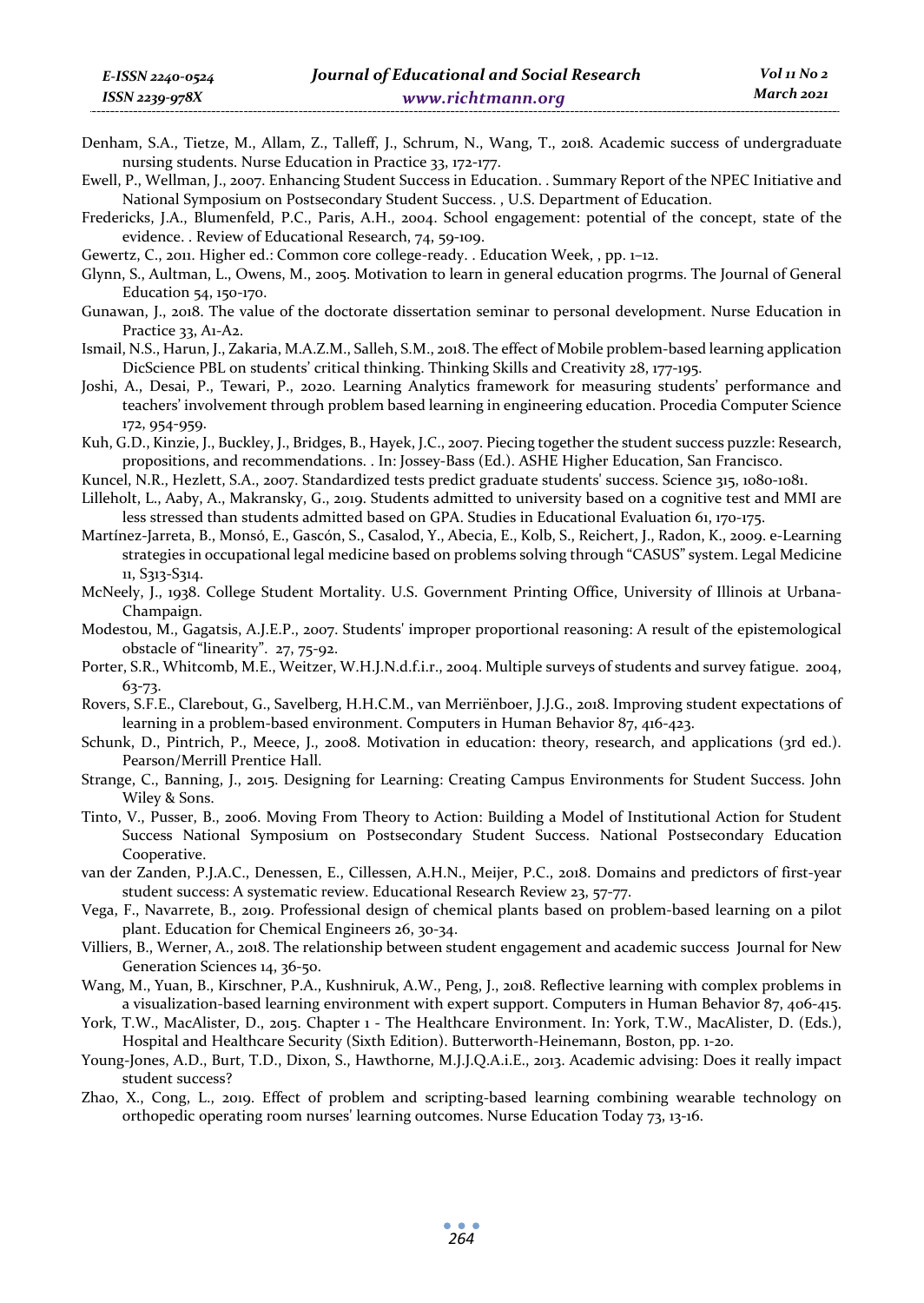## **Appendix**

|                                        |                     |                     |              | Gender Modules Name Teaching Effectiveness Overall |              | <b>Success</b><br>Definition |
|----------------------------------------|---------------------|---------------------|--------------|----------------------------------------------------|--------------|------------------------------|
|                                        | Pearson Correlation | $\mathbf{1}$        | $.369$ **    | .067                                               | $-.018$      | $-.080$                      |
| Gender                                 | Sig. (2-tailed)     |                     | .008         | .643                                               | .904         | .579                         |
|                                        | N                   | 50                  | 50           | 50                                                 | 50           | 50                           |
|                                        | Pearson Correlation | $.369$ <sup>*</sup> | $\mathbf{1}$ | $-.143$                                            | $-.158$      | .293                         |
| Modules Name                           | $Sig. (z-tailed)$   | .008                |              | .320                                               | .274         | .039                         |
|                                        | N                   | 50                  | 50           | 50                                                 | 50           | 50                           |
|                                        | Pearson Correlation | .067                | $-143$       | 1                                                  | .805         | $-0.039$                     |
| Teaching Effectiveness Sig. (2-tailed) |                     | .643                | .320         |                                                    | .000         | .790                         |
|                                        | N                   | 50                  | 50           | 50                                                 | 50           | 50                           |
|                                        | Pearson Correlation | $-.018$             | $-.158$      | $.805$ **                                          | $\mathbf{1}$ | $-0.039$                     |
| Overall                                | $Sig. (z-tailed)$   | .904                | .274         | .000                                               |              | .786                         |
|                                        | N                   | 50                  | 50           | 50                                                 | 50           | 50                           |
|                                        | Pearson Correlation | $-.080$             | .293         | $-0.039$                                           | $-0.039$     | $\mathbf{1}$                 |
| <b>Success Definition</b>              | $Sig. (z-tailed)$   | .579                | .039         | .790                                               | .786         |                              |
|                                        | N                   | 50                  | 50           | 50                                                 | 50           | 50                           |

**Appendix-Table 1:** Pearson correlation values of all interrelated factors

\*\*. Correlation is significant at the 0.01 level (2-tailed).

\*. Correlation is significant at the 0.05 level (2-tailed).

**Appendix-Table 2:** Gender frequency analysis

|       |       | Frequency | Percent | Valid Percent | Cumulative Percent |
|-------|-------|-----------|---------|---------------|--------------------|
|       | o     | 27        | 54.0    | 54.0          | 54.0               |
| Valid |       | 23        | 46.0    | 46.0          | 100.0              |
|       | Total | 50        | 100.0   | 100.0         |                    |

**Appendix-Table 3:** Modules Name

|       |       | Frequency | Percent | Valid Percent | Cumulative Percent |
|-------|-------|-----------|---------|---------------|--------------------|
|       | 2     | 23        | 46.0    | 46.0          | 46.0               |
| Valid |       | 27        | 54.0    | 54.0          | 100.0              |
|       | Total | 50        | 100.0   | 100.0         |                    |

## **Appendix-Table 4:** Teaching Effectiveness

|       |              | Frequency    | Percent | Valid Percent | <b>Cumulative Percent</b> |
|-------|--------------|--------------|---------|---------------|---------------------------|
|       | $\mathbf{o}$ | 3            | 6.0     | 6.0           | 6.0                       |
|       | 1            | $\mathbf{z}$ | 4.0     | 4.0           | 10.0                      |
| Valid | $\mathbf{2}$ | 7            | 14.0    | 14.0          | 24.0                      |
|       | 3            | $^{24}$      | 48.0    | 48.0          | 72.0                      |
|       | 4            | 14           | 28.0    | 28.0          | 100.0                     |
|       | Total        | 50           | 100.0   | 100.0         |                           |